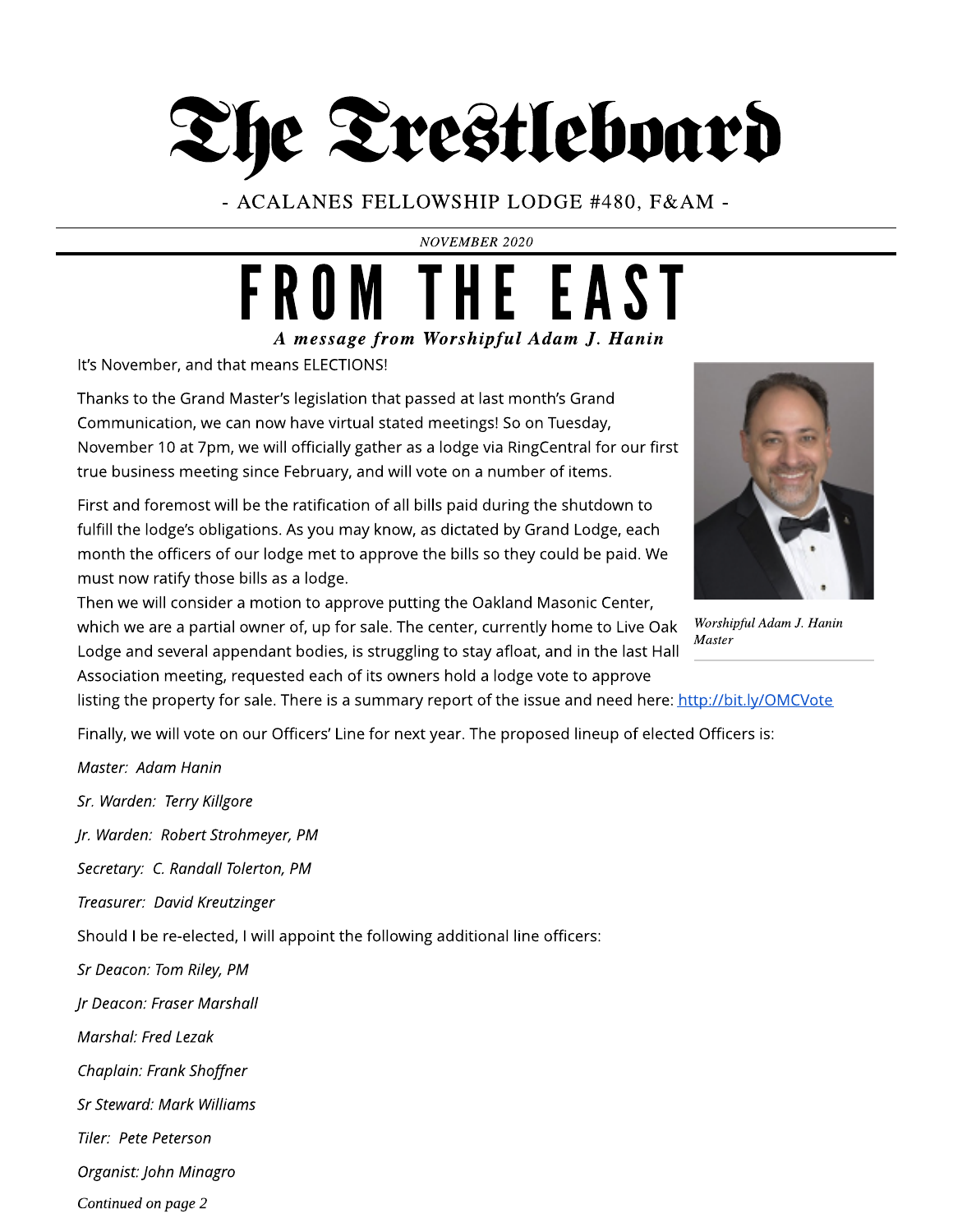### From the East (continued)

November also means dues time! You will be receiving a note from our Secretary shortly about dues, but in a nutshell, this year?s total dues are \$180, which is composed of lodge dues of \$124.75 and \$55.25 per capita. The lodge dues have not increased in several years - only the per capita from Grand Lodge has. Our annual dues are lower than those for almost any similar Fraternal Organization. We have purposely kept dues low in our lodge to ensure that all our members can afford to STAY members.

The absolute simplest way to pay your dues quickly and easily is on our website or through iMember. Also, please be aware that dues cards will no longer be sent to you. You can access your current (and your new membership card when we log your dues payment) through iMember 2.0 either online or on your mobile device. And if you really want a printed version, you can print right from the app.

Each year lodge officers spend MANY hours tracking down late dues payments. PLEASE do what you can to pay next year's dues this year, so we can focus more effort on lodge events and activities, and less on bugging our members for funds. Do it now so you don't forget!

As always, please stay safe and healthy

**Worshipful Adam J. Hanin, Master**

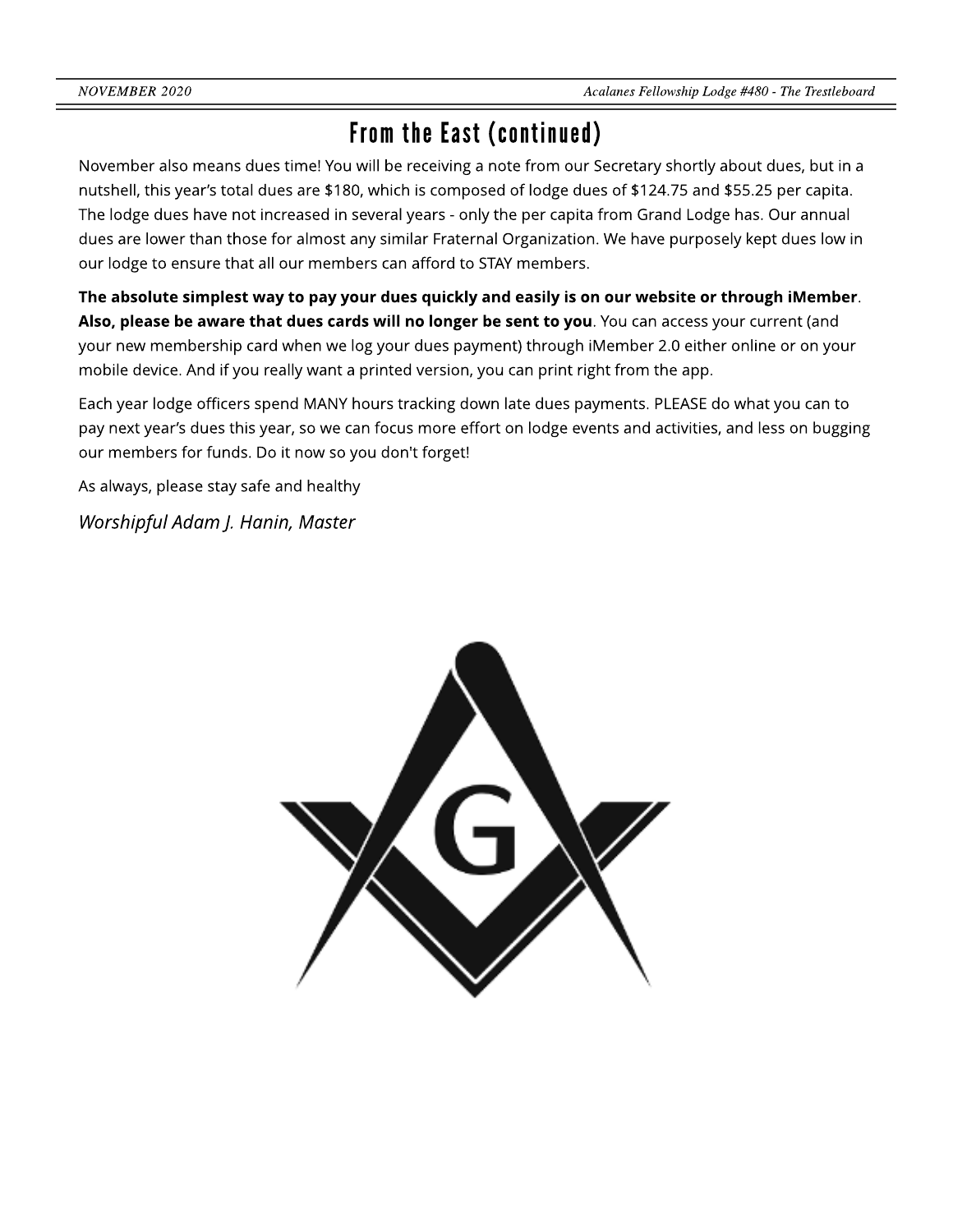## IMEMBER2.0

A month in, nearly 85 percent of California lodges have already begun to access their portals in iMember 2.0, the new membership platform—one of the highest adoption rates of any grand lodge jurisdiction on the system. Yet with so many new features just a finger-swipe away—and many more being prepped for launch this fall—there are still lots of questions left to be answered, starting with some of the most basic.

### How Do I Get to iMember 2.0?

iMember 2.0 is designed to work on any mobile phone, tablet, or desktop or laptop computer with an internet connection. Simply visit [freemason.org](http://freemason.org) and click the "For Members" button in the upper-right-hand corner of the screen. If you haven?t logged on yet, you?ll need to create an account, so have your email address, membership number, and a unique password ready to go.

### Can I Download iMember 2.0 on My Phone?

Yes. Whether you have an iPhone or an Android phone, you can add a home screen shortcut to access iMember 2.0 quickly and easily. To install, use your web browser to visit the site, and select "Add to home screen." The exact placement of the button will depend on your web browser (Safari, Chrome, or Firefox). See detailed instructions here.

### Are There More Features in the Works?

You bet! Here are a few we're most excited about developing and introducing over the next several months:

### 1. Digital Dues, Reminders, and Payment Plans

In the past two years, lodges across the state suspended more than 1,000 Masons for failing to pay dues. Yet, when reached by Grand Lodge staff, 82% of those suspended didn't even realize they had failed to pay their dues—and two-thirds didn't even know they had been suspended. With iMember 2.0's digital dues, these types of failures will be a thing of the past. With just a few clicks, lodge secretaries will be able to send out reminders of upcoming dues to all registered members, using those members' preferred communication medium. That includes email reminders, text messages, or even automatic phone calls. From there, members will be able to log onto iMember 2.0 and pay their dues online—either all at once or on an installment plan. For more information about digital dues, check out one of the virtual seminars designed for lodge officers, especially secretaries.

### 2. Expanded Social Networks

Masons are all about fellowship, and iMember 2.0 will offer them unprecedented opportunities to connect. Just as you have access to your lodge profile on the new platform, iMember 2.0 will soon offer members the ability to join special-interest groups through a social media-style portal. So motorcycle enthusiasts can join "Hiram's Hogs," for instance, or snowbirds can join the "Solomon's Skiers." A beta version of this feature is already live, and members are clearly excited about it. In just four weeks, Masons have viewed posts in some of these affinity groups more than 25,000 times.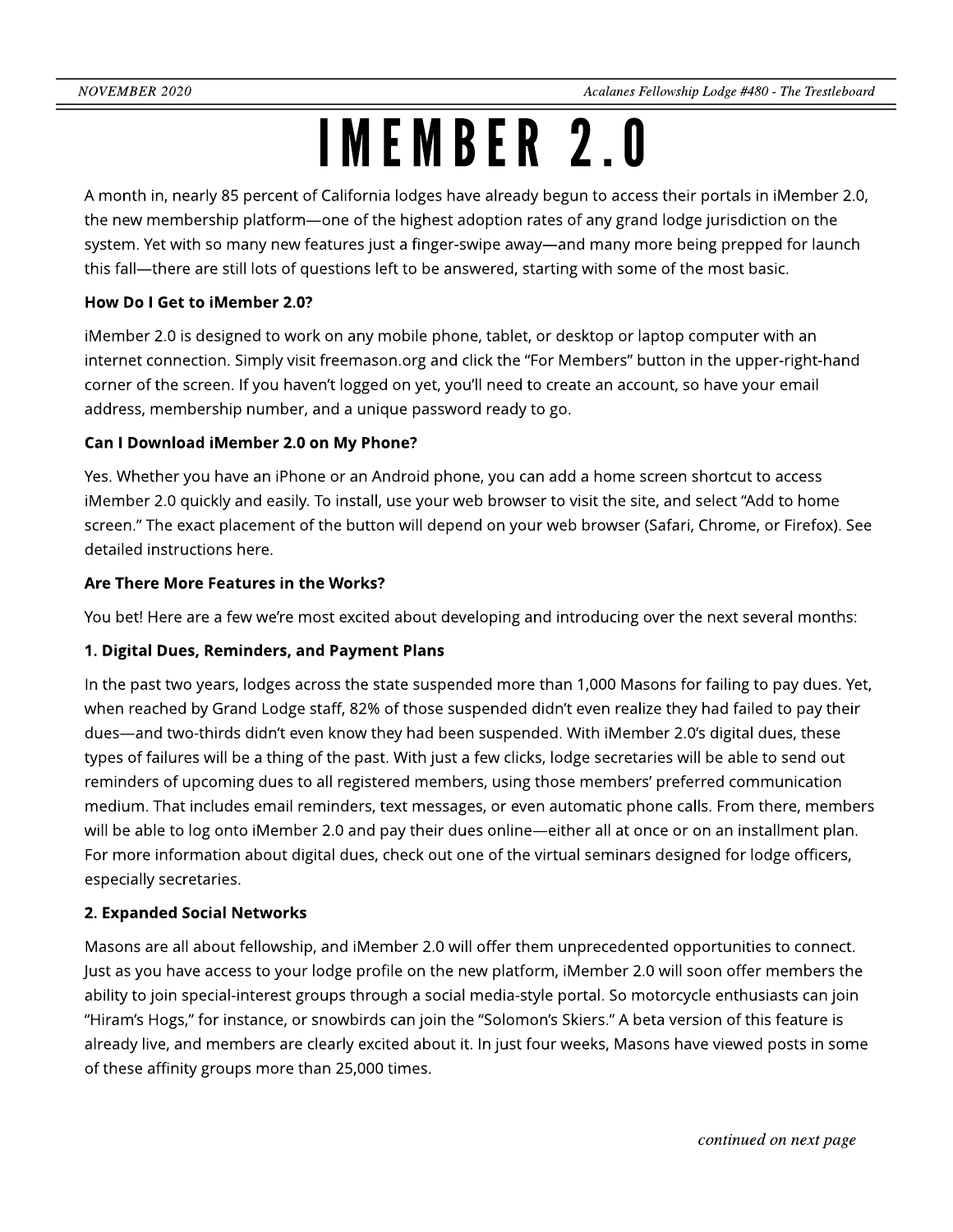## IMEMBER2.0

**Continued** from previous page

#### 3. New Ways to Share Resources

Just about every lodge has a back room full of extra aprons and officers' jewels. A new feature in development will give members a chance to donate or swap certain Masonic regalia on a virtual marketplace akin to Craigslist or Nextdoor. The new platform is called Solomon's List. Details are still being worked out, but imagine if newly formed lodges were able to take advantage of surplus regalia cluttering up older lodges.

### 4. One-Stop Shop for Hall Associations

You probably already know about the challenges of operating a joint hall association with another lodge. This fall, iMember 2.0 will help relieve some of that burden by releasing a new Hall Association dashboard where members can store documents, communicate with their association across different lodges, and work with Grand Lodge to submit requests and reports.

#### 5. Keeping Track of Attendance

A virtual tiler?s register is another feature in the works for iMember 2.0. Using this feature, members can scan a QR code at lodge through their phone to digitally check in to the meeting. For members, it's a fun way to track how often they visit lodge (either their own or while traveling); for lodge leaders, it's a useful tool to keep track of how active their membership is-and to act quickly when attendance flags.

**For questionson iMember, contact Member Servicesat (415) 292-9180 or memberservices@freemason.org.**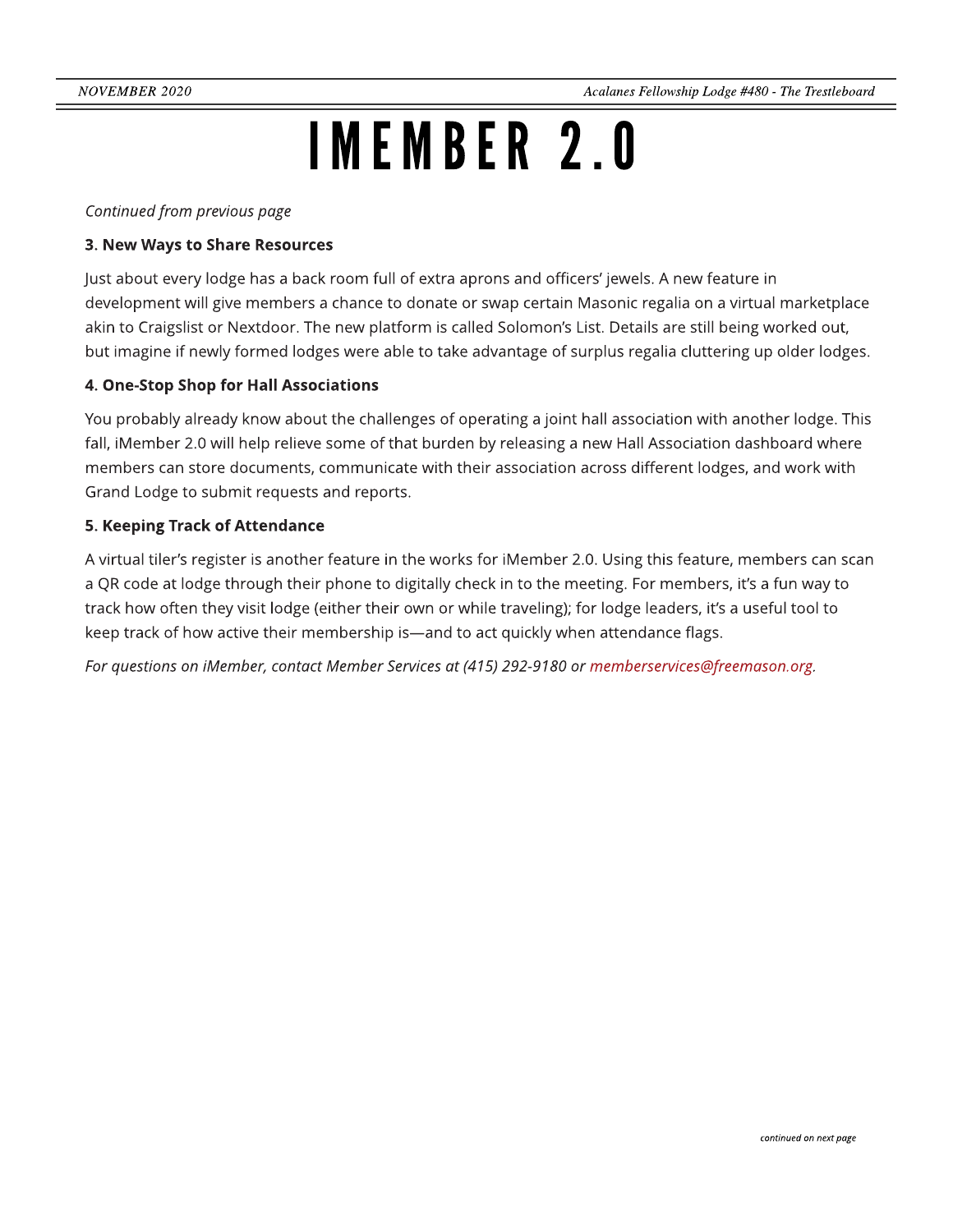# OAKLAND MASONIC CENTER

At our upcoming Stated Meeting, we will vote to consider selling the Oakland Masonic Center. The center is home to not only the Live Oak Lodge, but many appendant bodies. Unfortunately, it is currently struggling financially due to a signficant loss of rent revenue. At the last Hall Association meting, the owners requested a vote on approval of listing the property for sale.

We will be discussing this matter prior to voting at our Stated Meeting. For more details, you can view a summary report of the issue at this link:: <http://bit.ly/OMCVote>

# Masons  $\sigma$  of California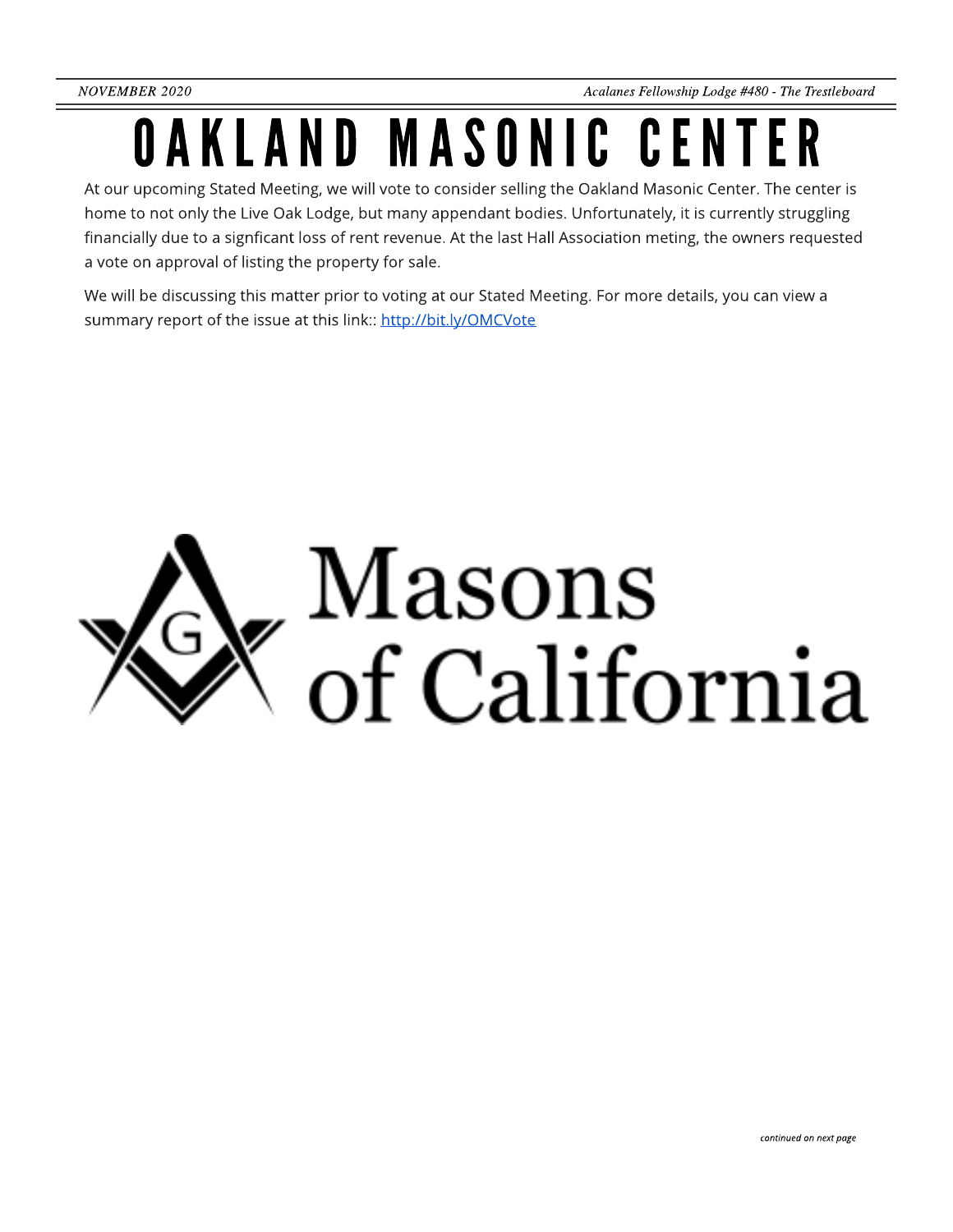## NOVEMBER BIRTHDAYS

Bradley O. Rupert, PM - November 5

Timothy J. Crawford - November 8

Harvey K. Syversrud, PM - November 11

Chandler S. Eason, Jr. - November 16

Jay J. Newman - November 19

Danny Ho - November 24

Ronald J. Reese- November 25

Kenneth C. Owen, PM - November 26



## THIRD DEGREE ANNIVERSARIES

Frederick T. Lezak, Jr. - 59 years Gary B. Estes - 54 years Orren C. Rupert, PM - 47 years CharlieM. Wooten - 44 years Richard D. Maxwell - 37 years Phillip L. Mc Allister, Sr., PM - 36 years Steven F. Klamm - 33 years Allan L. Casalou, PM - 29 years Lew Jenkins - 27 years David R. Oyler - 23 years

Michael S. Weis - 16 years Robert J. Knebel - 15 years Paul J. Crawford - 10 years Timothy J. Crawford - 10 years Partha (James) S. Chowdhury - 10 years Kevin W. Moore- 8 years David L Kreutzinger - 7 years Reynold B. Dandan - 2 years Sigmond A. Sternang - 2 years William H. Hastings - 1 year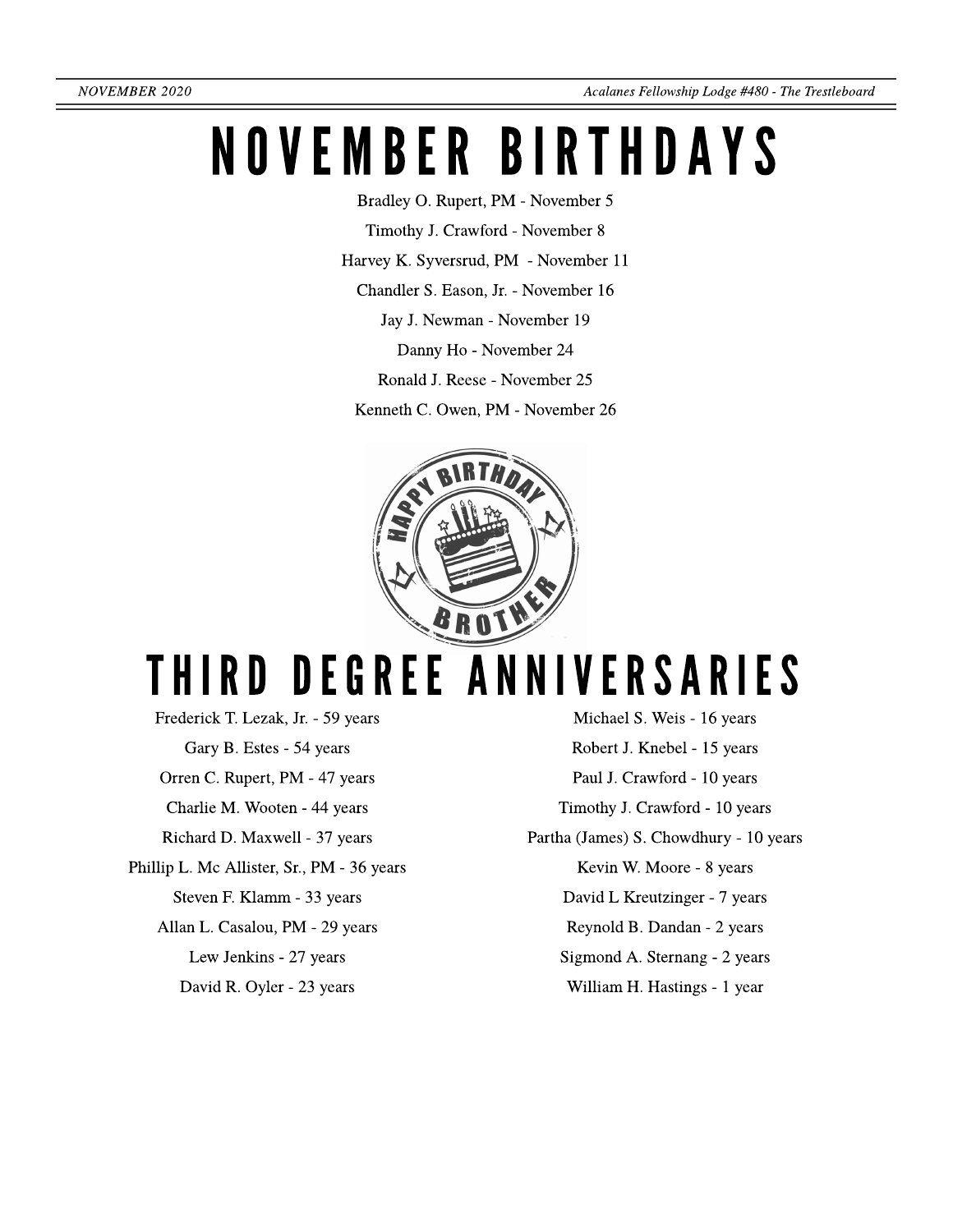# LODGECONTACTS

### **Main Phone Number: 925-284-7815**

| Role                                                                | Contact               | <b>Email</b>                           | Phone               |
|---------------------------------------------------------------------|-----------------------|----------------------------------------|---------------------|
| Master                                                              | Adam Hanin            | master@acalanesfellowship.com          | 925-284-7815, ext 5 |
| Senior Warden                                                       | <b>Bob Strohmeyer</b> | srwarden@acalanesfellowship.com        |                     |
| Junior Warden                                                       | Terry Killgore        | jrwarden@acalanesfellowship.com        |                     |
| Treasurer                                                           | David Kreutzinger     | treasurer@acalanesfellowship.com       |                     |
| Secretary                                                           | Randy Tolerton        | secretary@acalanesfellowship.com       | 925-284-7815, ext 4 |
| Chaplain                                                            | Frank Shoffner        | chaplain@acalanesfellowship.com        | 925-284-7815, ext 8 |
| <b>Hall Association</b><br>(Building Rentals,<br>Maintenance, etc.) | Marion Rogers, PM     | hallassociation@acalanesfellowship.com | 925-284-7815, ext 7 |
| <b>Masonic Education</b>                                            | Harry Burt            | masoniced@acalanesfellowship.com       |                     |
| Charity & Service<br>Committee                                      | Fred Lezak            | charity@acalanesfellowship.com         |                     |
| Webmaster                                                           | Adam Hanin            | webmaster@acalanesfellowship.com       |                     |
| Trestleboard                                                        | Derek Walter          | trestleboard@acalanesfellowship.com    |                     |
| Organist                                                            | John Minagro          | organist@acalanesfellowship.com        |                     |

Acalanes Fellowship Lodge 925 Moraga Rd. Lafayette, CA 94549

### Street Address | Mailing Address

Acalanes Fellowship Lodge P.O. Box 1 Lafayette, CA 94549